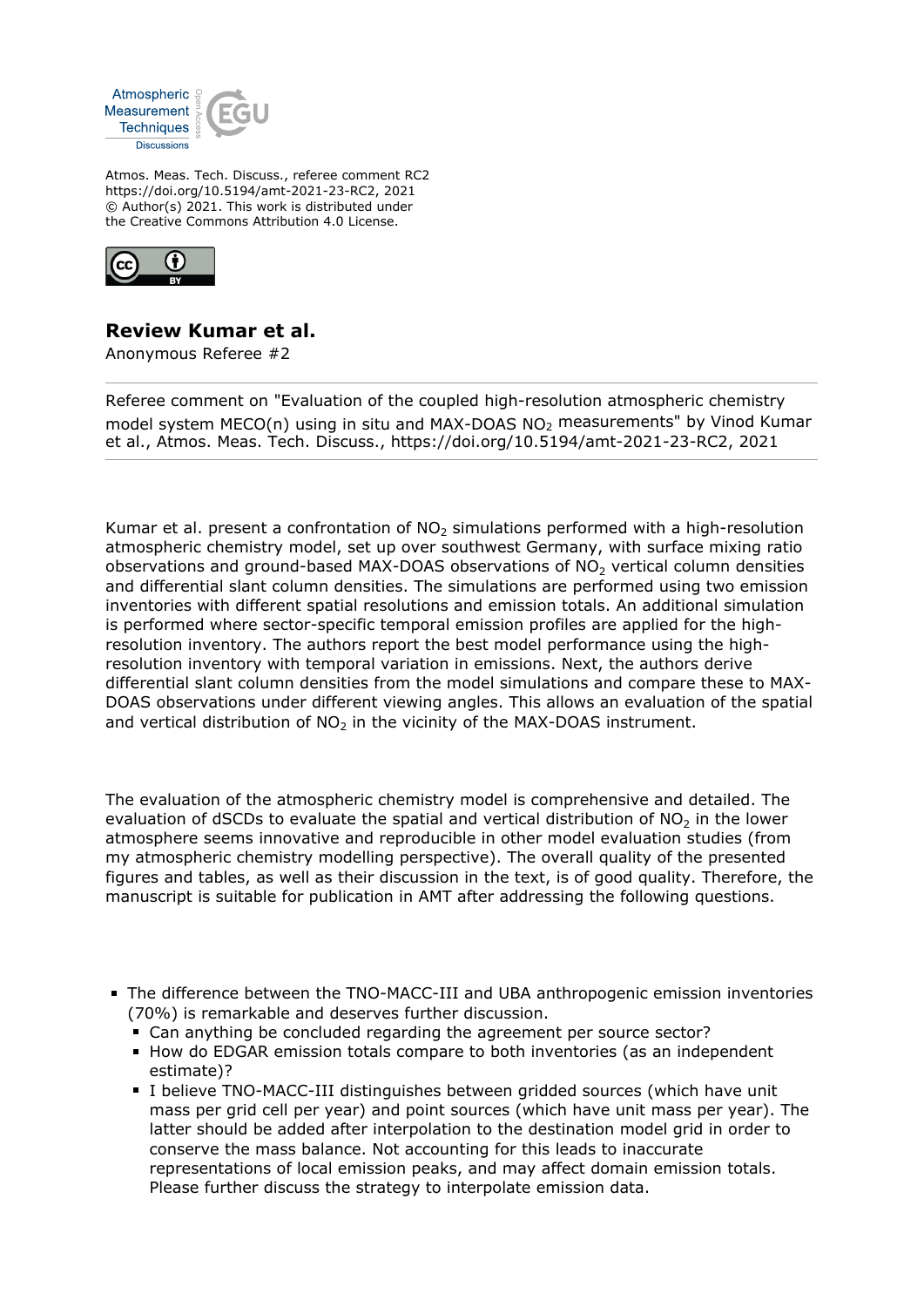- It would be good to embed this finding in the context of the literature: e.g. Travis et al. (2016) suggest sector-specific emission reductions of 30-60% over the Southeast US, and Visser et al. (2019) report European satellite-derived emission totals of ±50% higher compared to TNO-MACC.
- Based on the model comparison with MAX-DOAS observations, can anything be concluded regarding the representativeness of surface emissions from different sources in relation to the model-observation agreement (e.g. T2 in direction of Mainz (anthropogenic footprint), vs. T4 in direction of agricultural areas).
- Appendix B: this is a highly relevant discussion, and most (if not all) models struggle to accurately capture the diurnal cycle in  $O_3$ . I believe this section can be strengthened by pointing this out, for example by referring to regional model intercomparison efforts with similar results (e.g. Solazzo et al. 2012; Im et al., 2015). Why are  $O_3$  simulations only moderately sensitive to substantial NO<sub>x</sub> emission differences? Can you detect an effect of model resolution on  $O_3$  mixing ratios (e.g. by comparing domains CM07 and CM02)?

Specific comments

- Line 96: change '6 hourly' to '6-hourly'
- Figure 1: Please increase the font size of the annotated text in the zoomed panel for increased legibility
- Line 151-154: I suggest to give some more context to the soil NO<sub>x</sub> emission totals and how they compare to other estimates. This is especially relevant in the context of the increasing importance of soil NO<sub>x</sub> due to decreasing anthropogenic NO<sub>x</sub> sources (see e.g. Skiba et al. 2020)
- Line 370-371: The reference to Figure C1 now refers to the cloud classification figure, and I cannot find the figure showing Pi-MAX VCDs elsewhere in the text. Please include this figure.
- Line 589: change 'deposited' to 'deposition'

References

Im, U., R. Bianconi, E. Solazzo, I. Kioutsioukis, A. Badia, A. Balzarini, R. Baró et al.: Evaluation of operational on-line-coupled regional air quality models over Europe and North America in the context of AQMEII phase 2. Part I: Ozone. Atmos. Environ., 115, 404-420, https://doi.org/10.1016/j.atmosenv.2014.09.042, 2015.

Skiba, U., Medinets, S., Cardenas, L.M., Carnell, E.J., Hutchings, N.J. Amon, B.: Assessing the contribution of soil NO<sub>x</sub> emissions to European atmospheric pollution, Environ. Res. Lett, 16 (025009), https://doi.org/10.1088/1748-9326/abd2f2, 2020.

Solazzo, E., R. Bianconi, R. Vautard, K. Wyat Appel, M.D. Moran, C. Hogrefe, B. Bessagnet et al.: Model evaluation and ensemble modelling of surface-level ozone in Europe and